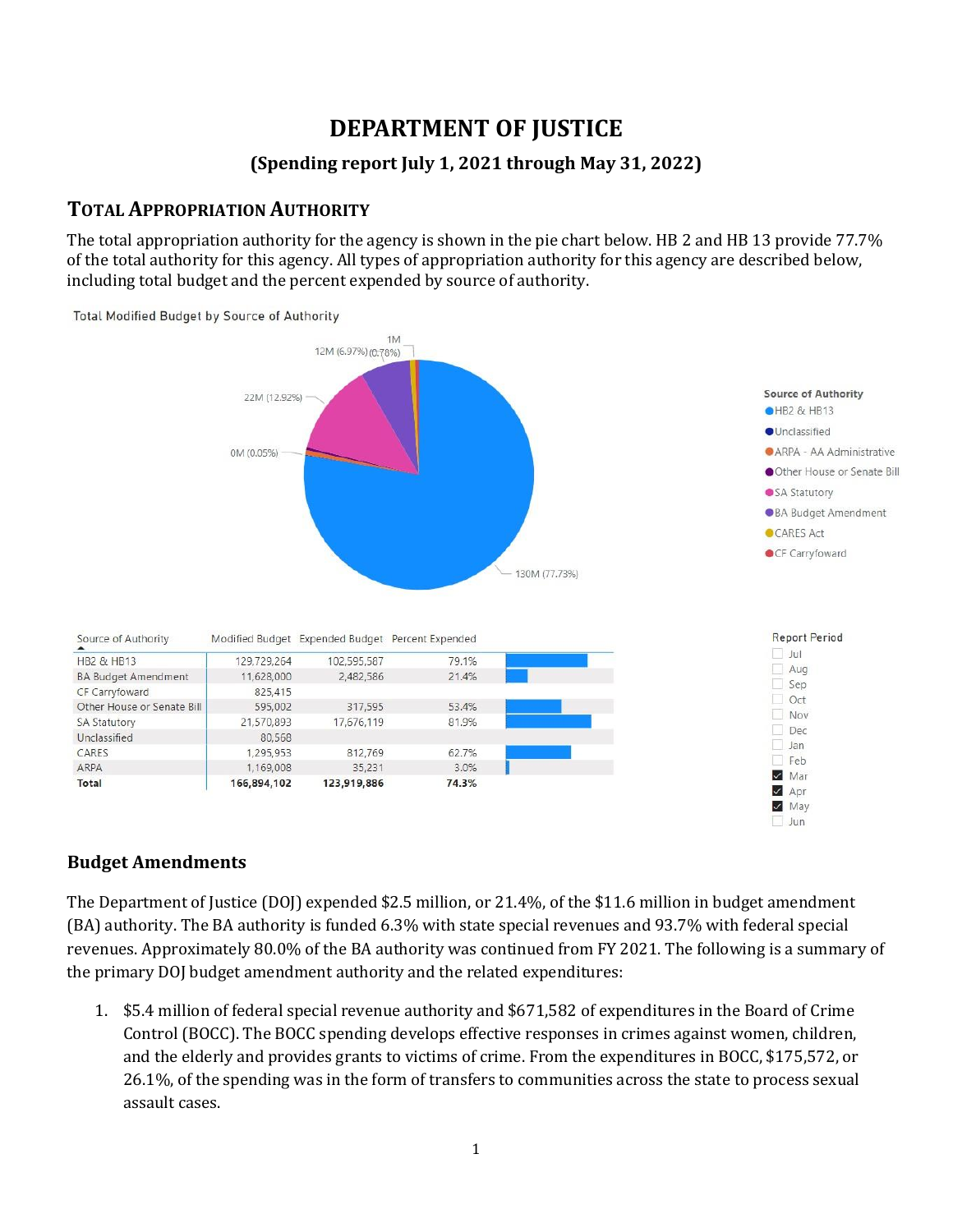- 2. \$2.9 million of federal special revenue authority and \$784,356 of expenditures in the Division of Criminal Investigation to address criminal activities related to the manufacture and distribution of methamphetamine, opioids, and prescription drugs. A total of \$247,359, or 31.5%, of expenditures in the division were related to internet crimes against children.
- 3. \$1.4 million of federal special revenue authority and \$468,095 of expenditures in the Forensic Science Division for DNA analysis capacity enhancement and backlog reduction. In March, the division added another \$521,655 of federal grant authority for this purpose. Of the total spending, 84.5% was related to activities to reduce backlogs in the division.
- 4. \$734,909 in total state special revenue authority and \$283,057 of expenditures, 95.5% related to the criminal records and identification services (CRIS) system. The system disseminates criminal history records to law enforcement agencies and the public. Of the CRIS expenditures, 99.9% supported personal services costs for work on the system. Also included in BA state special revenue authority is \$310,039 of authority from the consumer education settlement account for prescription drug abuse prevention. Spending in this account was \$2,700 through May.

### **Carryforward**

DOJ has \$825,415 of carryforward authority in FY 2022, which is derived from 30.0% of the qualifying unexpended balances of FY 2020 and FY 2021 appropriations. The authority is funded with 64.0% state special revenue, 24.0% general fund, 11.8% federal special revenue, and 0.1% enterprise fund. The agency has not allocated any spending to this authority.

### **Other Bills**

In FY 2022 DOJ has \$595,002 of authority from four non-HB 2 house or senate bills. The total authority is funded with 16.0% general fund and 84.0% state special revenue. Expenditures related to this authority are \$317,595. The detail of the other bills authority and related expenditures include:

- \$450,000 state special revenue authority from HB 701, generally revise marijuana laws, that includes:
	- $\circ$  \$150,000 in the Board of Crime Control Division for crisis interdiction team training (no expenditures)
	- $\circ$  \$300,000 in the Central Services Division for grants to train drug sniffing dogs in the K9 program (fully expended)
- \$50,000 state special revenue authority for grant funding in the Division of Criminal Investigation from HB 98, extending the termination date of the missing indigenous persons task force (\$12,500 of expenditures)
- \$75,000 general fund authority in the Board of Crime Control Division in HB 696, generally revise crisis intervention training laws, to provide specialized training to help law enforcement officers to recognize and respond to individuals with mental illness or behavioral health problems (\$853 of expenditures)
- \$20,000 general fund authority in the Division of Criminal Investigation from HB 35, establishes a missing persons review commission (\$4,241 of expenditures)

#### *COVID-19 Authority*

The following chart is provided to allow the legislature to examine the funding that is available to the agency for COVID-19 impacts.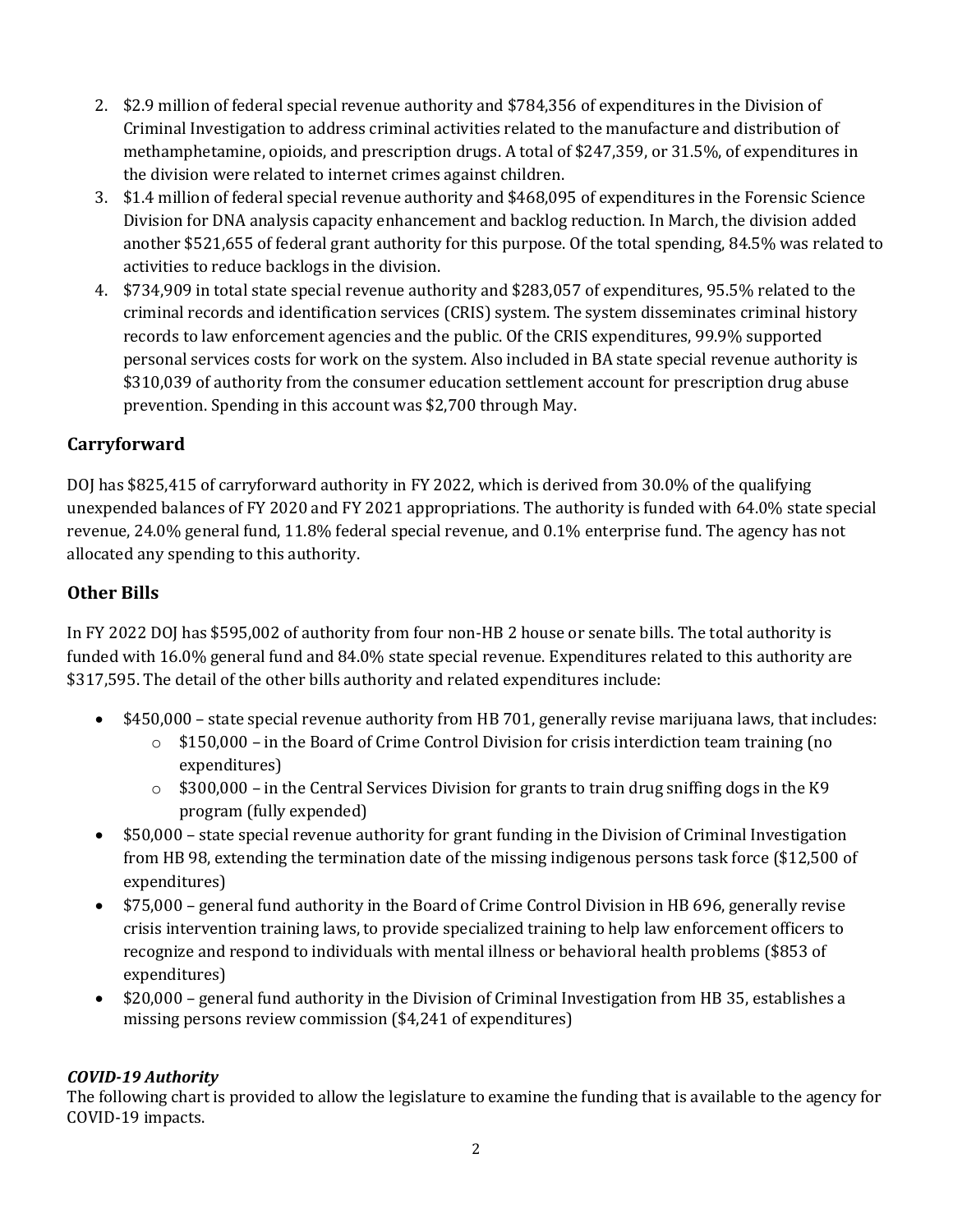

In FY 2022, DOJ has appropriations and allocations of COVID-19 funding amounting to \$2.5 million and has expended \$856,933 of the authority. Details of the authority and expenditures through May are as follows:

- \$1.3 million of authority in the Board of Crime Control
	- $\circ$  The authority supports grants for responding to, preparing, or preventing the spread of the Coronavirus
	- o \$812,769, or 94.8% of total COVID-19 expenditures were made for this purpose
- \$354,008 of authority in the Legal Services Division
	- o The Department of Public Health and Human Services allocated ARPA authority to the Legal Services Division for an elder justice prosecutor to focus on the exploitation of vulnerable adults
	- o \$35,231 of COVID-19 expenditures
- \$815,000 of authority in the Division of Criminal Investigation
	- $\circ$  This allocation of ARPA funds address the increase in violent crime in Billings
	- o There have been no expenditures allocated to this authority

## **Statutory Appropriations**

DOJ expended statutory appropriation authority of \$17.7 million, or 81.9%, of the total \$21.6 million of authority in FY 2022 on six different statutory appropriations. The statutory appropriation budget and spending through May include: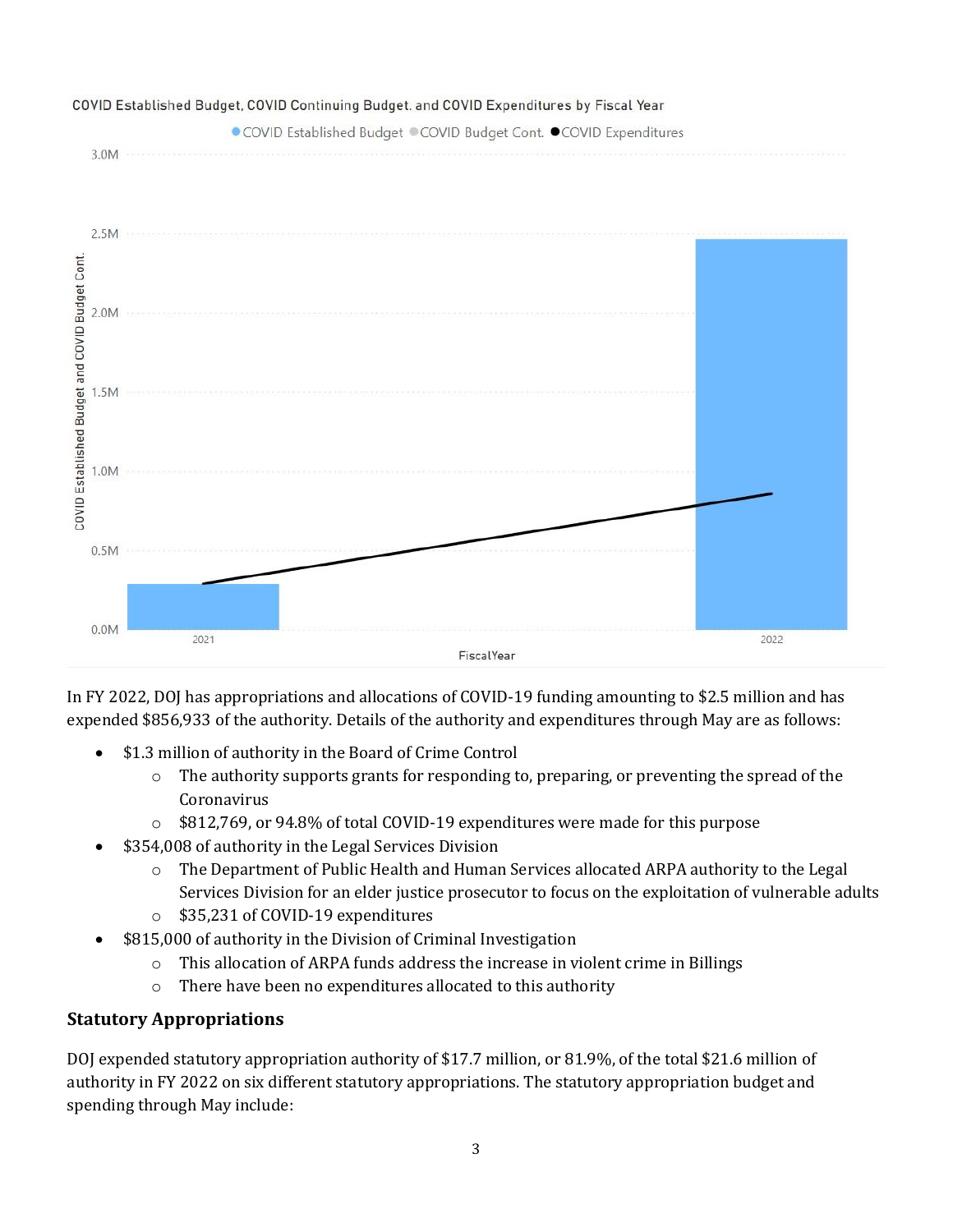- 1. \$13.0 million for two statutory appropriations, distributions, and grants from 9-1-1 fees, as required in 10-4-304, MCA. The appropriations, 75.0% for distributions to local and tribal government entities that host public safety answering points (9-1-1 call centers) and 25.0% for grants to private telecommunications providers that host the sites of answering points, was transferred into the DOJ budget in FY 2022. The statutory appropriations are funded with state special revenues. The agency spent \$7.6 million on distributions and \$2.5 million on grants.
- 2. \$3.8 million for the state's share of the costs of county attorneys, as required in 7-4-2502, MCA. This appropriation was increased in April and has been fully expended.
- 3. \$1.9 million for the distribution of fees and taxes on various forms of gambling (card tables, live bingo and keno, and video machines) to local governments, as required in 23-5-306, 409, and 612, MCA. The appropriation is funded with state special revenues derived from the gambling fees and taxes. The agency expended \$1.7 million of this authority.
- 4. \$1.7 million for a transfer to the Highway Patrol retirement account, as required by 19-6-404, MCA. This appropriation is funded with general fund and spending was \$1.5 million.
- 5. \$720,514 for crime victim's compensation, as required in 53-9-113, MCA, which was extended by the 2021 Legislature to be effective through FY 2027. The appropriation is funded with state special revenues derived from the crime victim's compensation account. This appropriation was increased by \$500,000 in April as a result of higher state special revenue spending on crime victim's benefits. Spending through May was \$558,729.

### **Unclassified**

Per 39-71-403(1)(b)(iv), MCA, when workers' compensation premiums are lower than the previous year, state agencies shall reduce personal services appropriations by the amount of the premium reduction. To track the changes in appropriation authority, total appropriations are not reduced, instead the Governor's Office of Budget and Program Planning (OBPP) requires state agencies to:

- Reduce HB 2, statutory, and proprietary appropriations
- Create a separate offsetting entry on the financial statements in the same amount using an identifying number for workers' compensation entries (shown in the Total Authority figure above as "Unclassified")

The offsetting entries are identified as "frozen" appropriations, which means the appropriations will not be spent unless authorized by OBPP. The DOJ HB 2 personal services budget was reduced by \$79,818 and has an offsetting unclassified appropriation of \$80,568, with the difference being the addition of \$750 from the nonbudgeted proprietary program personal services adjustment.

### **Non-Budgeted Proprietary Funding**

Not shown in the total authority figure on Page 1, the department has \$1.7 million of non-budgeted proprietary funding in FY 2022 for a single proprietary program, Agency Legal Services (ALS). The program expended \$1.4 million, or 82.2% of the authority. Expenditures provide legal services for state agencies and DOJ. From the total expenditures, 87.0% of the costs are in personal services to provide legal, hearing examiner, and investigative services to state agency clients on a contract basis. ALS attorneys and investigators bill clients for their services, case-related, and incidental costs. ALS has 17.00 FTE that are funded from the revenues generated from legal services.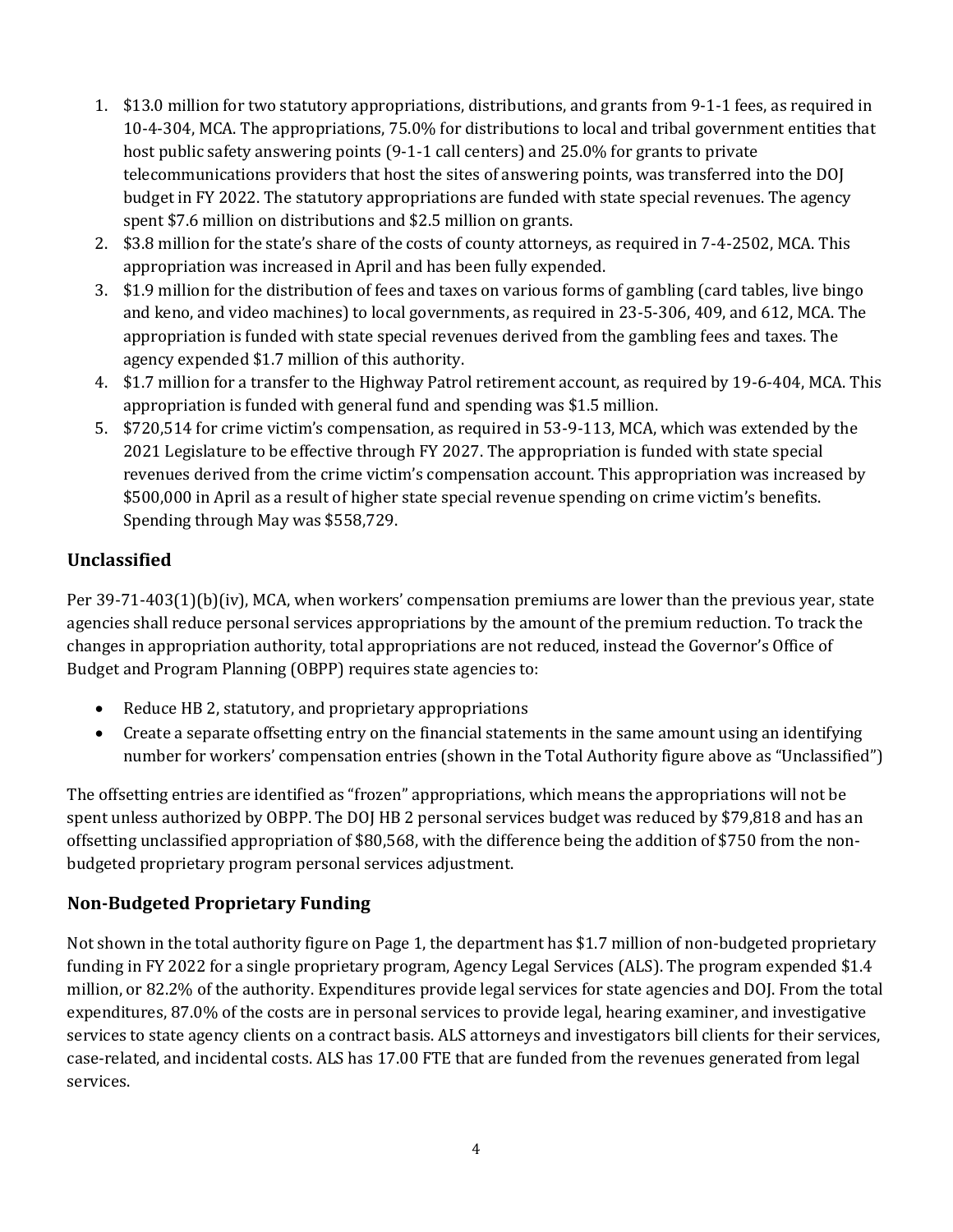### **HB 2 BUDGET MODIFICATIONS**

The following chart shows the HB 2 budget as passed by the legislature, including the pay plan, and the HB 2 modified budget through May 31, 2022. Net modifications to the budget include operating plan changes from one expenditure account to another, program transfers, reorganizations, and agency transfers of authority. The positive modifications and negative modifications are shown by program, expenditure account, and fund type.

Legislative Budget Compared to Modified Budget - HB 2 Only

| Agency Name                          | March Modified<br>Budget | June Modified<br>Budget | Net Modifications |  |
|--------------------------------------|--------------------------|-------------------------|-------------------|--|
| $\Box$ Department of Justice         | 129,802,296              | 129,729,264             | $-73.032$         |  |
| BOARD OF CRIME CONTROL               | 15,580,420               | 15,587,206              | 6.786             |  |
| CENTRAL SERVICES DIVISION            | 2,887,168                | 2,886,367               | $-801$            |  |
| DIV OF CRIMINAL INVESTIGATION        | 16,756,284               | 16,743,192              | $-13.092$         |  |
| FORENSIC SERVICES DIVISION           | 7,258,216                | 7,231,724               | $-26.492$         |  |
| <b>GAMBLING CONTROL DIVISION</b>     | 4.471.597                | 4,467,318               | $-4.279$          |  |
| <b>INFORMATION TECHNOLOGY SYSTEM</b> | 5,594,781                | 5,592,931               | $-1,850$          |  |
| <b>LEGAL SERVICES DIVISION</b>       | 8,479,968                | 8,499,130               | 19,162            |  |
| MONTANA HIGHWAY PATROL               | 46,492,631               | 46,444,538              | $-48,093$         |  |
| <b>MOTOR VEHICLE DIVISION</b>        | 22,281,231               | 22,276,858              | $-4.373$          |  |
| Total                                | 129,802,296              | 129,729,264             | $-73.032$         |  |

| Acct & LvI 1 DESC                     | March Modified<br>Budget | June Modified<br>Budget | Net Modifications |  |
|---------------------------------------|--------------------------|-------------------------|-------------------|--|
| $\mp$ 61000 Personal Services         | 71.165.775               | 71,125,745              | $-40.030$         |  |
| □ 62000 Operating Expenses            | 39,029,220               | 38,886,706              | $-142,514$        |  |
| ⊞ 63000 Equipment & Intangible Assets | 4,613,234                | 4,588,234               | $-25,000$         |  |
| □ 65000 Local Assistance              | 25,000                   | 25,000                  |                   |  |
| $\boxplus$ 66000 Grants               | 10,057,272               | 10,057,272              |                   |  |
| □ 67000 Benefits & Claims             | 774.048                  | 774,048                 |                   |  |
| <b>E</b> 68000 Transfers-out          | 3,137,136                | 3,271,648               | 134,512           |  |
| □ 69000 Debt Service                  | 1,000,611                | 1.000,611               |                   |  |

| Fund Type                 | March Modified<br>Budget | June Modified<br>Budget | Net Modifications |  |
|---------------------------|--------------------------|-------------------------|-------------------|--|
| $\equiv$ 01 General       | 33,906,924               | 33,887,606              | $-19,318$         |  |
| □ 02 State/Other Spec Rev | 79,114,862               | 79,056,434              | $-58,428$         |  |
| □ 03 Fed/Other Spec Rev   | 14,838,362               | 14,844,282              | 5.920             |  |
| $\boxplus$ 06 Enterprise  | 1.935,170                | 1,933,964               | $-1.206$          |  |
| □ 06 Internal Service     | 6,978                    | 6,978                   |                   |  |

The figure above highlights modifications to the HB 2 budget that occurred between March and May 2022. The March modified budget, as seen in the figure above, was presented at the March Interim Budget Committee (IBC) meeting. During this time frame, DOJ made the following modifications to the HB 2 budget:

- \$79,818 Personal services reductions related to the lower rate of workers' compensation insurance in all programs except the Board of Crime Control and funded with 24.2% general fund and 73.3% state special revenue
- Other primary budget modifications include: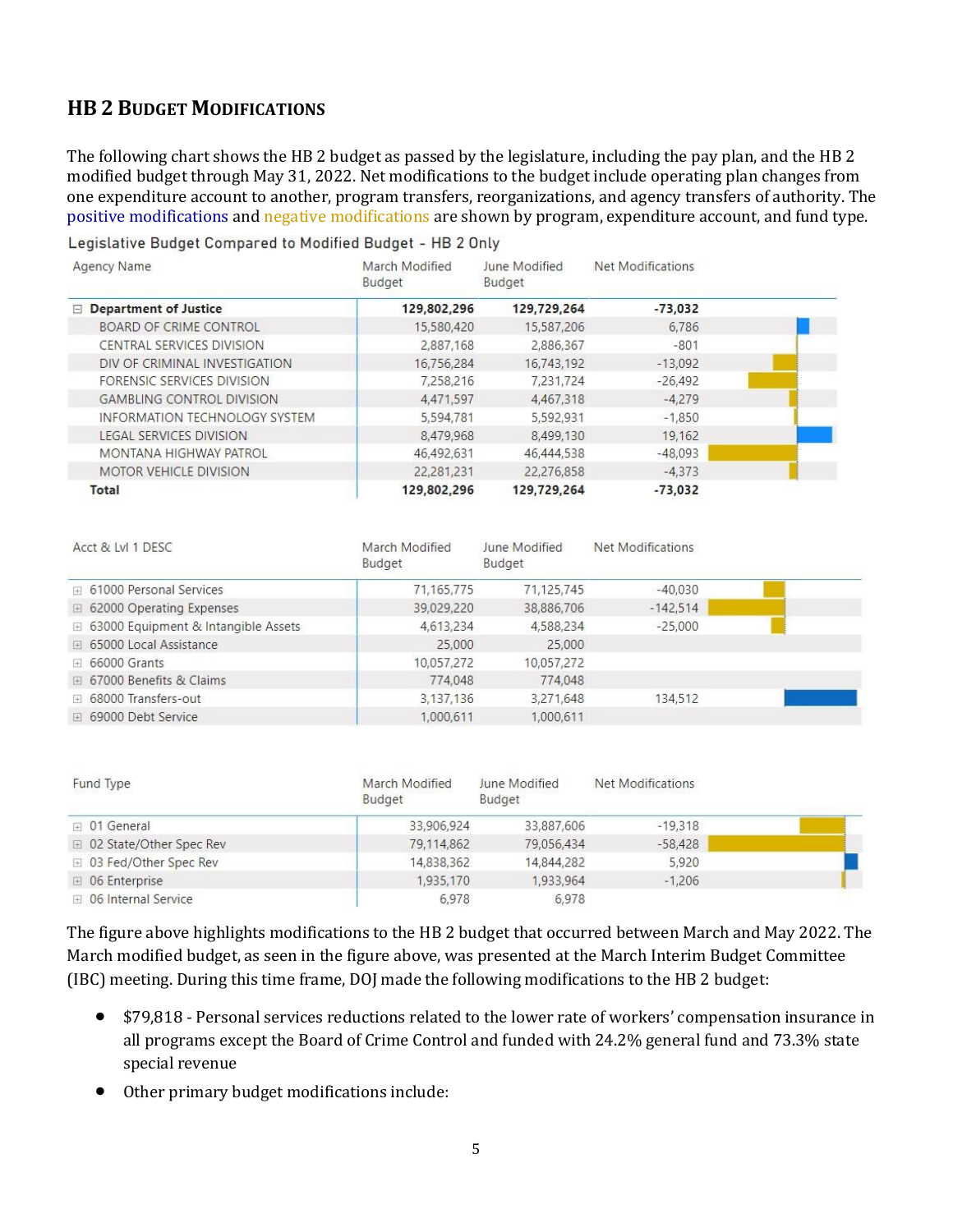- o \$80,762 moved from operating expenses to transfers-out in the Board of Crime Control to fund human resources, fiscal, budget, and IT services provided by DOJ
- o \$50,000 moved from operating expenses to transfers-out to provide funding to the Department of Administration to fund a project in the toxicology lab
- o \$25,000 moved from equipment and intangible assets to operating expenses in the Forensic Science Division
- o \$17,600 moved from operating expenses to personal services in the Legal Services Division to fund 5.00 (modified FTE) summer interns
- o \$15,618 moved from operating expenses to personal services in the Motor Vehicle Division to fund a modified FTE
- o \$6,786 increased appropriation in the Board of Crime Control Division that moved authority unintentionally left behind in the Department of Corrections budget when the division was transferred to DOJ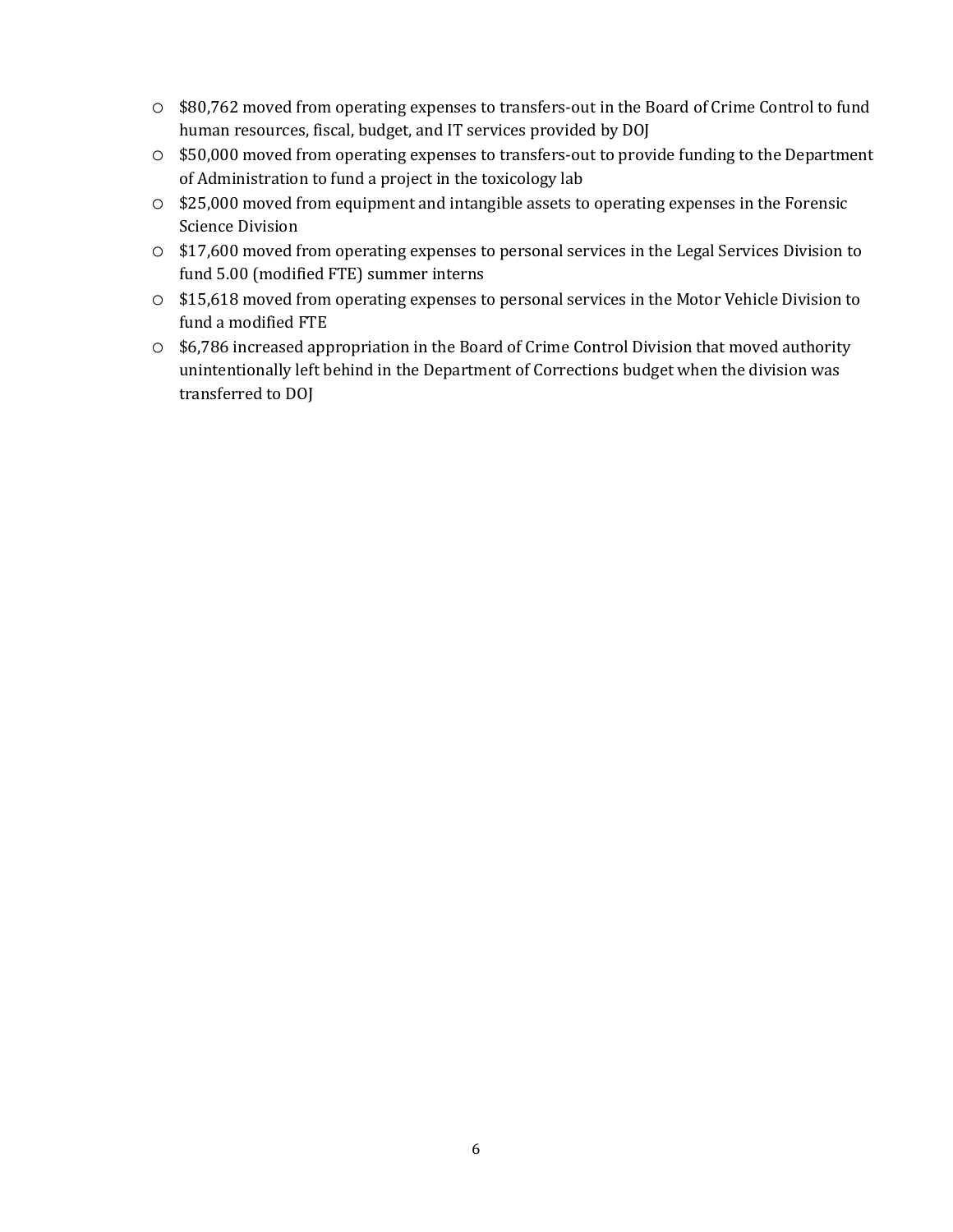## **HB 2 APPROPRIATION AUTHORITY**

The following chart shows the appropriated budget for the agency compared to expenditures through May 31, 2022.

Expended Budget and Remaining Budget by Fund Type - HB 2 Only



Through May, DOJ expended \$102.6 million, or 79.1%, of the modified HB 2 budget for FY 2022. The figure at the top of this page explains the HB 2 funding. Primary funding in the DOJ HB 2 budget is 26.0% general fund, 61.0% state special revenue, and 11.5% federal special revenue. Spending followed a similar pattern.

Expenditures through May (79.1% of the modified budget) were slightly lower than the five-year annual average of 80.1% of the budget and lower than expenditures in the same period of FY 2021, 83.6%. The low rate of spending in the Board of Crime Control, at 57.9%, is one of the reasons that total spending is lower than the historic average. Another change from the historic averages occurs in the personal services where the historic comparison is 87.3% to the FY 2022 proportion of 86.6%.

Spending in the department has been weighted to personal services, accounting for 60.1% of total HB 2 expenditures. The Montana Highway Patrol Division (MHP) records the highest level of personal services, with a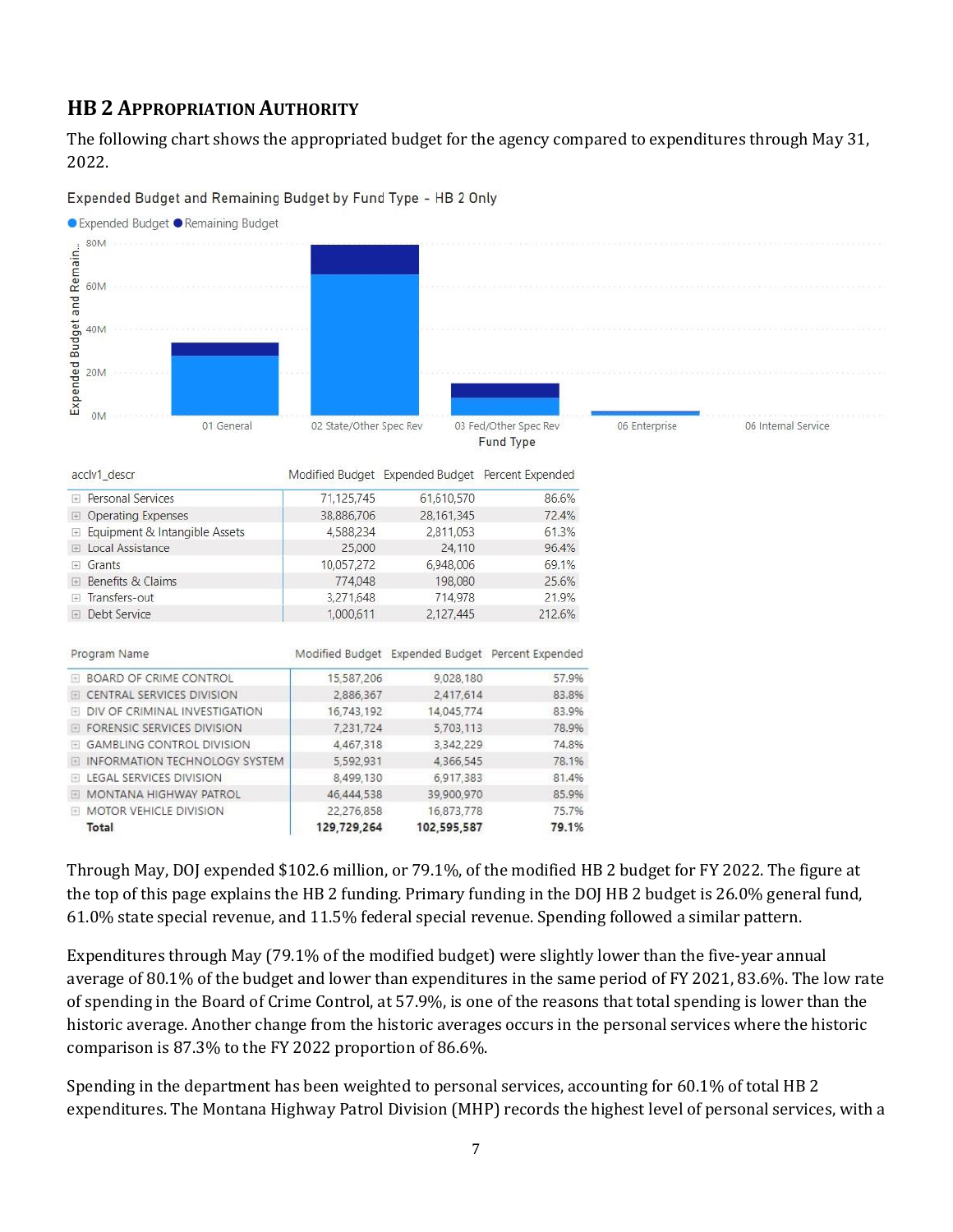budget of \$30.3 million (42.5% of total DOJ personal services budget) and expenditures of \$26.2 million (42.5% of personal services costs). The MHP expended 86.6% of the personal services budget, which compares to a five-year average of 84.7% but is higher than costs in FY 2021, which were 85.0% of the budget. The increase in personal services spending in MHP indicates that the division has made progress in their hiring efforts since last reported in March. For more information see the Personal Services section of this report.

MHP's budget includes 29.5% of the DOJ operating expenses. Through May, the division expended \$9.5 million, or 82.7% of the \$11.5 million budget. Spending for operating expenses in MHP is higher than the five-year historic average of 75.3% of the budget and in nominal terms is \$2.0 million higher than the costs in FY 2021. When looking at the full year of operating expenses, MHP typically expends 98.8% of the budget. If spending continues at the current rate, MHP will exceed their current operating expense budget and DOJ will need to transfer authority from other components of the FY 2022 HB 2 budget or the FY 2023 budget.

The 2021 version of HB 2 contained a line item of \$62,500 each fiscal year in the 2023 biennium providing the Forensic Science Division with funding to outsource sexual assault kit testing. The division has expended \$11,025 of the appropriation, indicating that the vendor chosen for this testing has been approved/certified to test DNA in Montana. DOJ anticipates having the appropriation committed by fiscal year-end. According to DOJ, the casework has been submitted and returned and the agency is currently processing the payment of invoices.

### **Personal Services**



The following chart shows the filled and vacant FTE within the agency as of May 1, 2022.

In FY 2022, the DOJ is budgeted for 819.56 FTE, an increase of 27.40 FTE over the budgeted FTE in FY 2021, most of which is attributed to the transfer of the Board of Crime Control from the Department of Corrections. Of the total FTE, DOJ had 71.26 positions vacant as of May 1, for a point-in-time vacancy rate of 8.7%.

Since the last report in March, MHP has reduced vacancies from 25.00 FTE to 13.00 FTE. In the 2021 Session, the legislature provided highway patrol officers with a 4.6% salary increase. At this time, the union is negotiating the collective bargaining agreement, expected to take effect on July 1.

Within the MHP vacancies, 7.00 FTE vacancies are positions in the dispatch center where, as mentioned in the March report, recruitment and retention continue to be a problem.